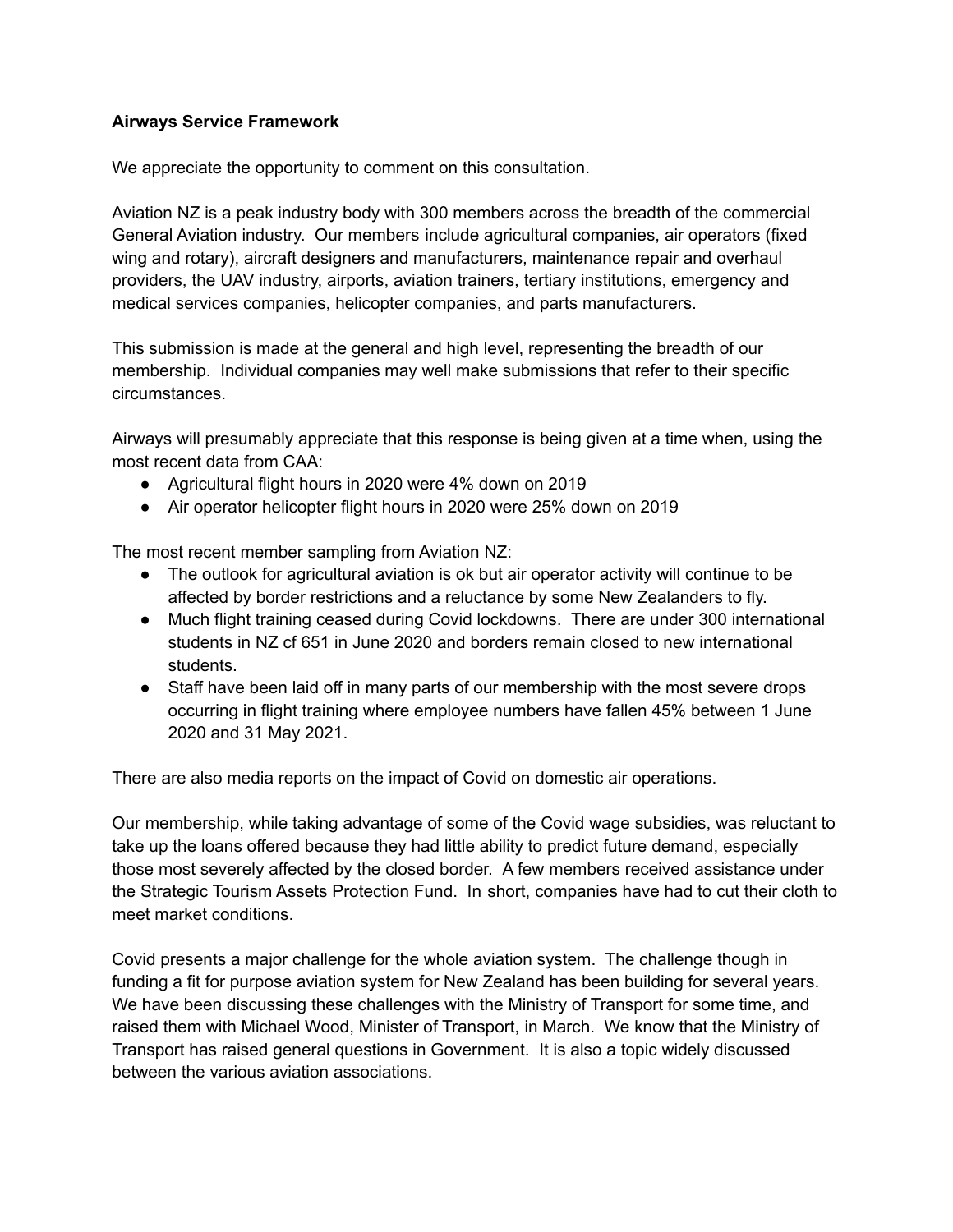The fundamental need, from our viewpoint, is to have all industry together with the Government to work out what a future aviation system might look like and determine how it would best be funded. It also needs to take into account the realities of a post-Covid world.

## **FRAMEWORK ASPECTS**

Paragraph 21 of the consultation paper outlines the rationale for the proposals including consideration of "the fitness for purpose of the framework under which we supply services generally, and to address concerns that we have about underlying structural issues that might prevent us from supplying services in the most cost-effective, efficient, and pro-competitive way possible even after the effects of the pandemic have passed, and to make the regime more adaptable and responsive to changes and shocks in the future".

Paragraph 23 of the consultation paper notes that there are potential impacts from the "reforms". The Consultation Principle 1 notes "all information regarding current commercial framework, and the proposed changes, will be presented in a transparent, easy-to-understand way". Without details of the framework's underlying financial and resource assumptions it is difficult to consider if the proposed framework and pricing reflects the services needed to be provided to the aviation system.

It would be helpful to have an analysis of the proposed framework and changes in comparison to international guidance and in particular:

ICAO Document 9161: Manual on Air Navigation Services Economics Fifth Edition — 2013

ICAO Document 9082: ICAO's Policies on Charges for Airports and Air Navigation Services

This would ensure the proposed change aligns to international practice.

## **CONSULTATION QUESTIONS**

**Consultation Question 1:** What role do you see Airways playing in the recovery of the aviation sector, and how can we support you in that process?

This question cannot be answered in isolation. Airways is part of the aviation system and there is a need to answer from a system viewpoint. This also needs political engagement. Our introductory comments are relevant.

Airways provides several services and systems where barriers to entry exist or are essential to the aviation system but are not covered under Section 99 of the Act. These cannot easily be commercially separated and are part of the national air navigation system. Some are aerodrome specific that need to continue to be provided and are essential to aviation system safety but cannot be split easily or a commercial cost recovery used as the proposal discusses e.g. navigation systems, communication systems.

**Consultation Question 2:** Do you have any comments on our timeline for consultation, and in particular, on the implementation of the new Service Framework?

The consultation document needs further information, data and financials to allow assessment especially as this is a major change from the current state that has been in place for over 20 years, and from our view has not considered all the impacts of such a change. No risk